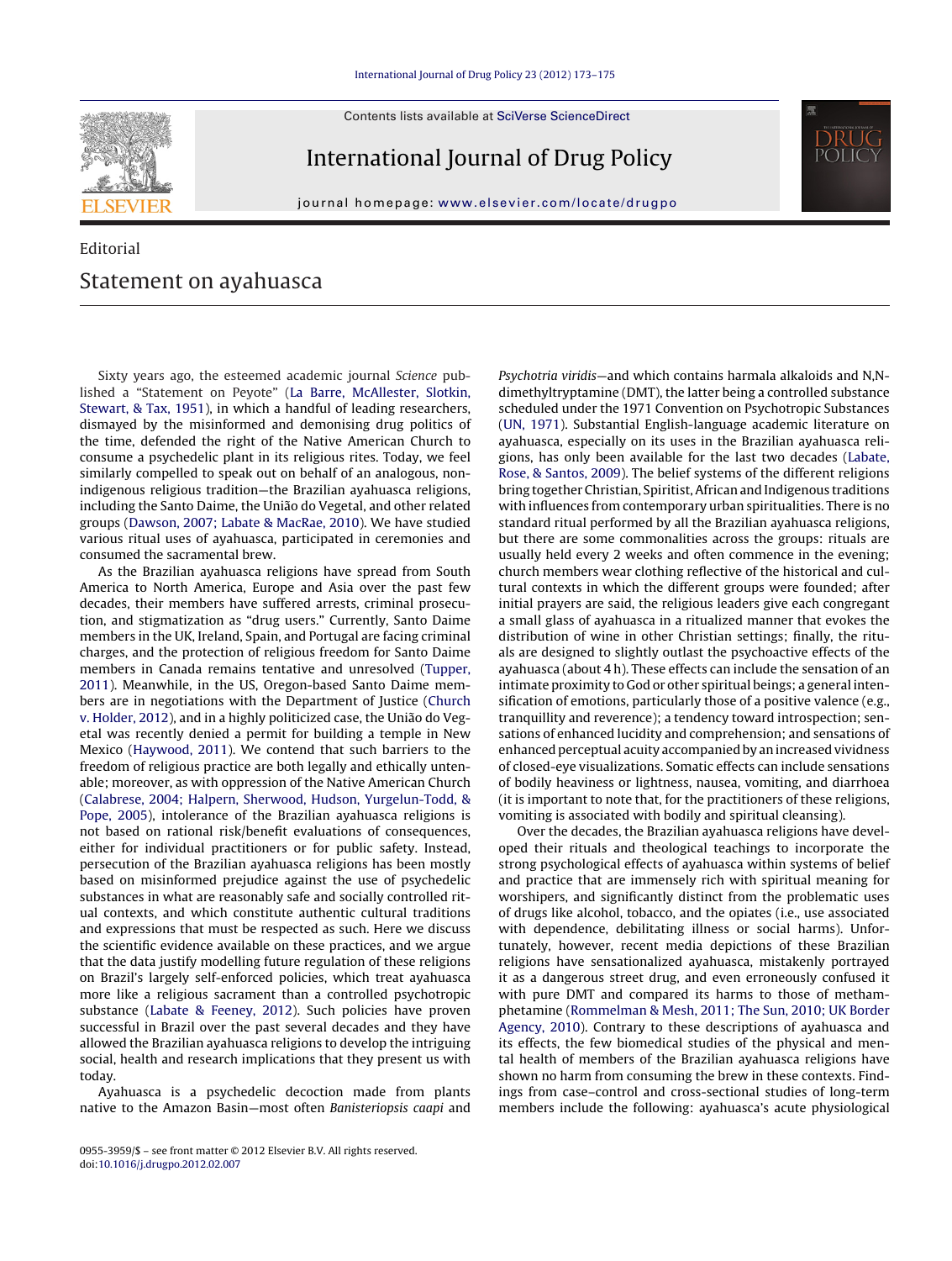<span id="page-1-0"></span>and subjective effects are relatively benign, and adults with over a decade's worth of regular ayahuasca use in the União do Vegetal retain normal neurocognitive functioning (Callaway et al., 1999; Grob et al., 1996); there is a relative absence of psychopathology in adult members of the Santo Daime ([Halpern,](#page-2-0) [Sherwood,](#page-2-0) [Passie,](#page-2-0) [Blackwell,](#page-2-0) [&](#page-2-0) [Ruttenber,](#page-2-0) [2008\);](#page-2-0) adolescents who have consumed ayahuasca in the União do Vegetal at least monthly for 2 years show normal psychiatric and neuropsychological profiles, an absence of excessive drug use, and normal development of moral decision-making (da Silveira et al., 2005; Dobkin de Rios et al., 2005; Doering-Silveira, Grob, et al., 2005; Doering-Silveira, Lopez, et al., 2005); and no signs of deleterious medical and social consequences were found in long-term Santo Daime and Barquinha members [\(Fábregas](#page-2-0) et [al.,](#page-2-0) [2010\).](#page-2-0) Moreover, a prospective study of new ayahuasca users showed improvements in measures of mental health and physical pain 6 months after beginning to attend Santo Daime and União do Vegetal ceremonies, respectively (Barbosa, Cazorla, Giglio, & Strassman, 2009). These data are corroborated and contextualized by a plethora of ethnographic studies that attest to the healthy and functional nature of these communities, which have now regularly consumed ayahuasca for several generations (Brissac, 2010; MacRae, 1992; Mercante, 2010).

Toxicology studies in animals have found that the chemical constituents of ayahuasca could be harmful, but at dosages and patterns of ingestion of questionable relevance to those seen in the Brazilian ayahuasca religions [\(Pires,](#page-2-0) [Oliveira,](#page-2-0) [&](#page-2-0) [Yonamine,](#page-2-0) [2010\).](#page-2-0) Meanwhile, lyophilized ayahuasca has been shown to be safe to administer to humans in laboratory settings ([Riba](#page-2-0) et [al.,](#page-2-0) [2001\),](#page-2-0) as has pure DMT [\(Strassman,](#page-2-0) [1996\);](#page-2-0) and the acute effects of lyophilized ayahuasca on human immune function appear to be equivocal ([Santos](#page-2-0) et [al.,](#page-2-0) [2011\).](#page-2-0) Ayahuasca has been used experimentally to induce a model psychosis in humans [\(Pinto,](#page-2-0) [2010\),](#page-2-0) although it is unlikely that ayahuasca and other psychedelics can cause psychotic illness sui generis; rather, it is suggested that they may occasionally precipitate psychotic episodes in persons with a predisposition to such states ([Jones,](#page-2-0) [2009;](#page-2-0) [Strassman,](#page-2-0) [1984\).](#page-2-0) This hypothesis is supported by preliminary data (collected and analyzed by physicians who are themselves members of the União do Vegetal) that suggest that the incidence of psychosis among União do Vegetal members compares to that of the Brazilian population in general (Assis & Tófoli, 2011). No deaths have been confirmed to be directly attributable to ayahuasca use [\(Gable,](#page-2-0) [2007\).](#page-2-0)

Aside from indicating a general lack of harm from the religious use of ayahuasca, biomedical and ethnographic studies have also generated preliminary evidence in support of the therapeutic potentials of ayahuasca or its constituents for alleviating substance dependence ([Grob](#page-2-0) et [al.,](#page-2-0) [1996;](#page-2-0) [Labate,](#page-2-0) [Santos,](#page-2-0) [Anderson,](#page-2-0) [Mercante,](#page-2-0) [&](#page-2-0) [Barbosa,](#page-2-0) [2010\)](#page-2-0) and mood and anxiety disorders ([Fortunato](#page-2-0) et [al.,](#page-2-0) [2010;](#page-2-0) [Santos,](#page-2-0) [Landeira-Fernandez,](#page-2-0) [Strassman,](#page-2-0) [Motta,](#page-2-0) [&](#page-2-0) [Cruz,](#page-2-0) [2007\).](#page-2-0) The study of ayahuasca could thus contribute to advances in ethnopharmacology and the cognitive sciences ([Shanon,](#page-2-0) [2002\),](#page-2-0) yet such studies are severely compromised when these traditions face the threat of legal sanction. And for those readers who doubt that contemporary ethnopharmacological drug research conducted with a religious group that uses psychedelic plants could come to fruition and produce an officially accepted medical therapy, they only need look to the fact that the US federal government, through the Indian Health Service, recognizes the administration of Native American Church peyote ceremonies as an effective and reimbursable treatment for substance dependence (Calabrese, 2004).

The Native American Church was roughly 80 years old when La Barre et al. published their "Statement on Peyote," denouncing a prejudiced and misleading political campaign to outlaw this minority religious tradition. With the legal protection granted to it, not only for medical but also for cultural and historical reasons, the

Native American Church has evolved over the decades into a stable, multigenerational religious tradition practiced throughout North America and which provides its members deeply meaningful and beneficial spiritual experiences through the ritualized consumption of a powerful psychedelic plant [\(Stewart,](#page-2-0) [1987\).](#page-2-0)

Today the form of ritual ayahuasca use that has come to be known as the Brazilian ayahuasca religions is also about 80 years old. In Brazil, the ayahuasca religions have been largely self-regulated as a result of federal government investigations, beginning in the 1980s, which have repeatedly found these religions to be beneficial contributors to the communities in which they are established [\(Labate](#page-2-0) [&](#page-2-0) [Feeney,](#page-2-0) [2012;](#page-2-0) [National](#page-2-0) [Council](#page-2-0) [for](#page-2-0) [Drug](#page-2-0) [Policy,](#page-2-0) [2010\).](#page-2-0) In Brazil, these religions are not merely permitted to practice, but increasingly they are being recognized as cultural heritage, as in the 2006 declaration of certain buildings of the Centro de Iluminação Cristã Luz Universal (the oldest Brazilian ayahuasca religion) as part of the "historical patrimony" of Brazil's Acre state. Similarly, in 2008, the traditional knowledge and use of ayahuasca by native Amazonian communities were deemed part of Peruvian national heritage [\(Labate](#page-2-0) [&](#page-2-0) [Goldstein,](#page-2-0) [2009\).](#page-2-0) The Brazilian ayahuasca religions currently practice their faiths with varying degrees of government permission or tolerance in Canada, the Netherlands, Spain, and several other countries around the world [\(Labate](#page-2-0) [&](#page-2-0) [Jungaberle,](#page-2-0) [2011\),](#page-2-0) not to mention the United States where the União do Vegetal won their case before the US Supreme Court in 2006 and the Santo Daime won their district court case in Oregon in 2009; both churches were subsequently issued federal licences to import and to consume ayahuasca in their rituals [\(Labate,](#page-2-0) [2012\).](#page-2-0) This expansion has been aided by the fact that the UN International Narcotics Control Board considers ayahuasca not to be controlled under either the 1971 or the 1988 UN Conventions on psychotropic substances [\(Tupper](#page-2-0) [&](#page-2-0) [Labate,](#page-2-0) [in](#page-2-0) [press;](#page-2-0) [UNINCB,](#page-2-0) [2011\).](#page-2-0)

In light of these facts—that ritualized psychedelic plant use has expanded out of the Amazon in recent decades; that the available data consistently suggest that these practices are reasonably safe; and that, nevertheless, considerations of medical and public safety must be balanced with socio-historical and human rights considerations, such as the universal right to freedom of religion—we urge regulatory authorities in the countries where the Brazilian ayahuasca religions are currently arriving to demonstrate tolerance and grant these groups the necessary degree of legal freedom and respectful engagement for them to continue evolving into safe and responsible contributors to today's multicultural and globalizing society.

## **References**

- Assis, F. A. S., & Tófoli, L. F. (2011). An epidemiological surveillance system by the UDV: Mental health recommendations concerning the religious use of Hoasca. In B. C. Labate, & H. Jungaberle (Eds.), The internationalization of ayahuasca (pp. 185–199). Zurich: Lit Verlag.
- Barbosa, P. C. R., Cazorla, I. M., Giglio, J. S., & Strassman, R. (2009). A six-month prospective evaluation of personality traits, psychiatric symptoms and quality of life in ayahuasca-naive subjects. Journal of Psychoactive Drugs, 41(3), 205–212.
- Brissac, S. (2010). In the light of Hoasca: An approach to the religious experience of participants of the União do Vegetal. In B. C. Labate, & E. MacRae (Eds.), Ayahuasca, ritual and religion in Brazil (pp. 135–160). London: Equinox.
- Calabrese, J. D. (2004). The Supreme Court versus peyote: Consciousness, cultural psychiatry and the dilemma of contemporary subcultures. Anthropology of Consciousness, 12(September/December), 4–19.
- Callaway, J. C., McKenna, D. J., Grob, C. S., Brito, G. S., Raymon, L. P., Poland, R. E., et al. (1999). Pharmacokinetics of Hoasca alkaloids in healthy humans. Journal of Ethnopharmacology, 65(3), 243–256.
- Church of the Holy Light of the Queen v. Holder, No. 1:08-cv-03095-PA [D. Or., January 6, 2012] Retrieved from: [http://www.bialabate.net/wp-content/](http://www.bialabate.net/wp-content/uploads/2009/04/Santo-Daime_Oregon_Panner_New_Order_Jan_6_121.pdf) [uploads/2009/04/Santo-Daime](http://www.bialabate.net/wp-content/uploads/2009/04/Santo-Daime_Oregon_Panner_New_Order_Jan_6_121.pdf) Oregon Panner New Order Jan 6 121.pdf
- da Silveira, D. X., Grob, C. S., Dobkin de Rios, M., Doering-Silveira, E., Alonso, L. K., Tacla, C., et al. (2005). Ayahuasca in adolescence: A preliminary psychiatric assessment. Journal of Psychoactive Drugs, 37(2), 129.